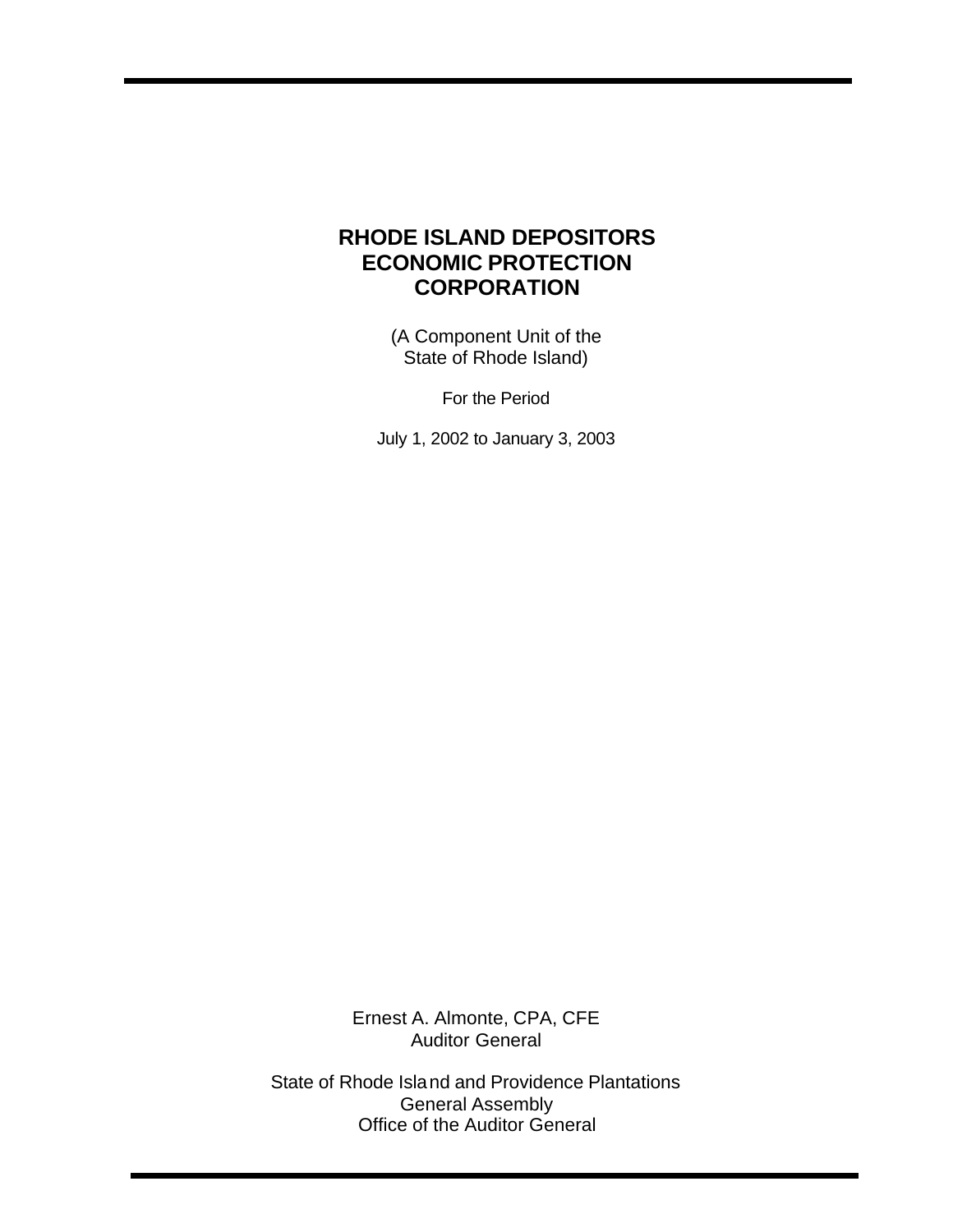

February 26, 2003

### JOINT COMMITTEE ON LEGISLATIVE SERVICES:

SPEAKER William J. Murphy, Chairman

Senator William V. Irons Senator Dennis L. Algiere Representative Gordon D. Fox Representative Robert A. Watson

We have completed our audit of the financial statements of the Rhode Island Depositors Economic Protection Corporation (DEPCO) for the period July 1, 2002 to January 3, 2003 in accordance with Section 42-116-26 of the General Laws. This is the final audit of the financial statements of DEPCO as the Board of Directors has voted pursuant to Section 42-116-25 of the General Laws that the purposes for which the corporation was created have been substantially fulfilled and accordingly has authorized dissolution of the corporation.

Our reports are contained herein as outlined in the Table of Contents.

Sincerely,

rnest A. Almonte

Ernest A. Almonte, CPA, CFE Auditor General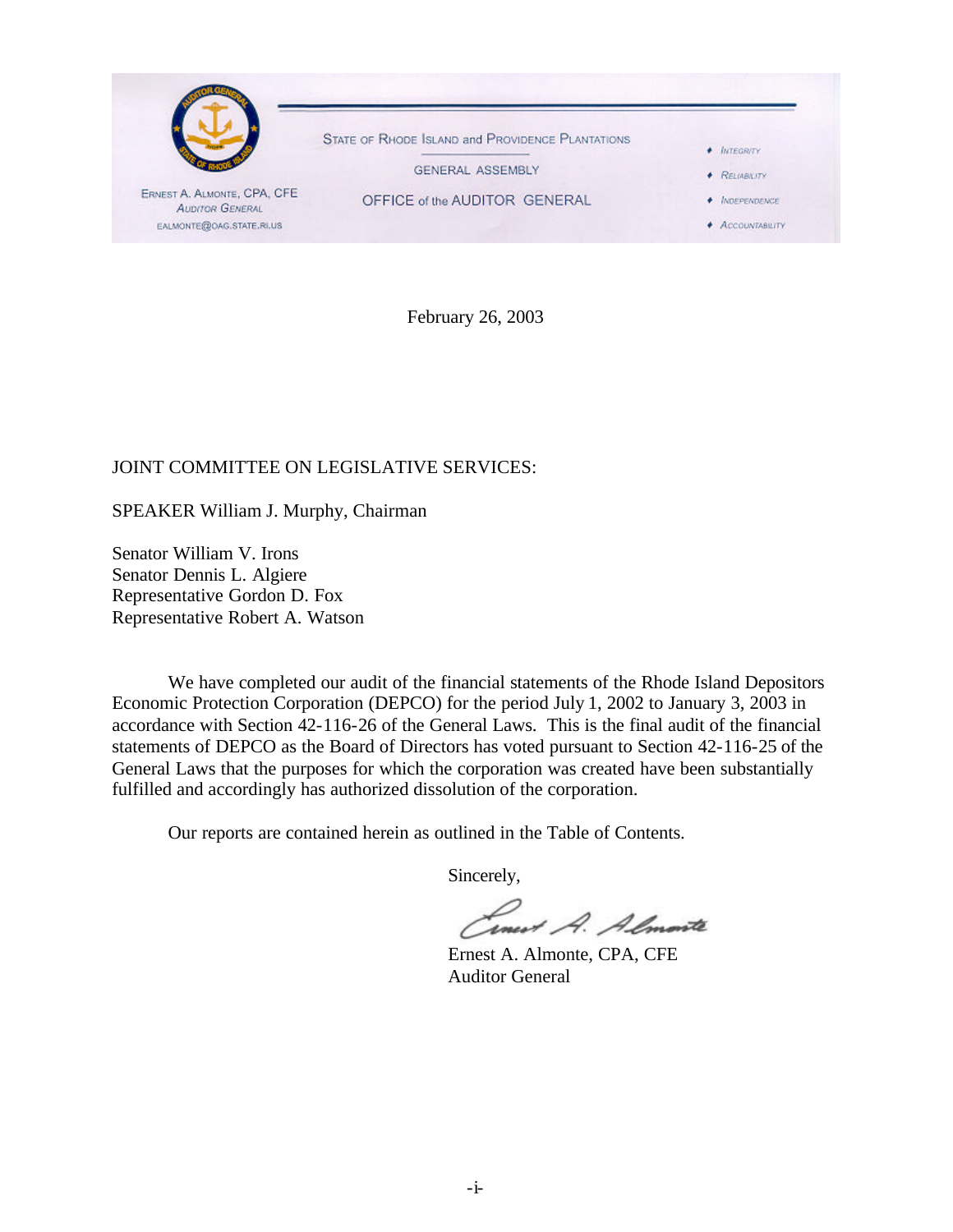For the Period July 1, 2002 to January 3, 2003

# TABLE OF CONTENTS

|                                                                                                                                                    | Page |
|----------------------------------------------------------------------------------------------------------------------------------------------------|------|
| <b>INDEPENDENT AUDITOR'S REPORT</b>                                                                                                                |      |
| <b>MANAGEMENT'S DISCUSSION AND ANALYSIS</b>                                                                                                        | 3    |
| <b>FINANCIAL STATEMENTS</b>                                                                                                                        |      |
| <b>Statement of Net Assets</b>                                                                                                                     | 7    |
| Statement of Revenues, Expenses and Changes In Net Assets                                                                                          | 8    |
| <b>Statement of Cash Flows</b>                                                                                                                     | 9    |
| <b>Notes to Financial Statements</b>                                                                                                               | 10   |
| Supplementary Schedule of Travel and Entertainment<br><b>Expenses</b>                                                                              | 17   |
| INDEPENDENT AUDITOR'S REPORT ON COMPLIANCE AND ON<br>INTERNAL CONTROL OVER FINANCIAL REPORTING IN<br>ACCORDANCE WITH GOVERNMENT AUDITING STANDARDS | 18   |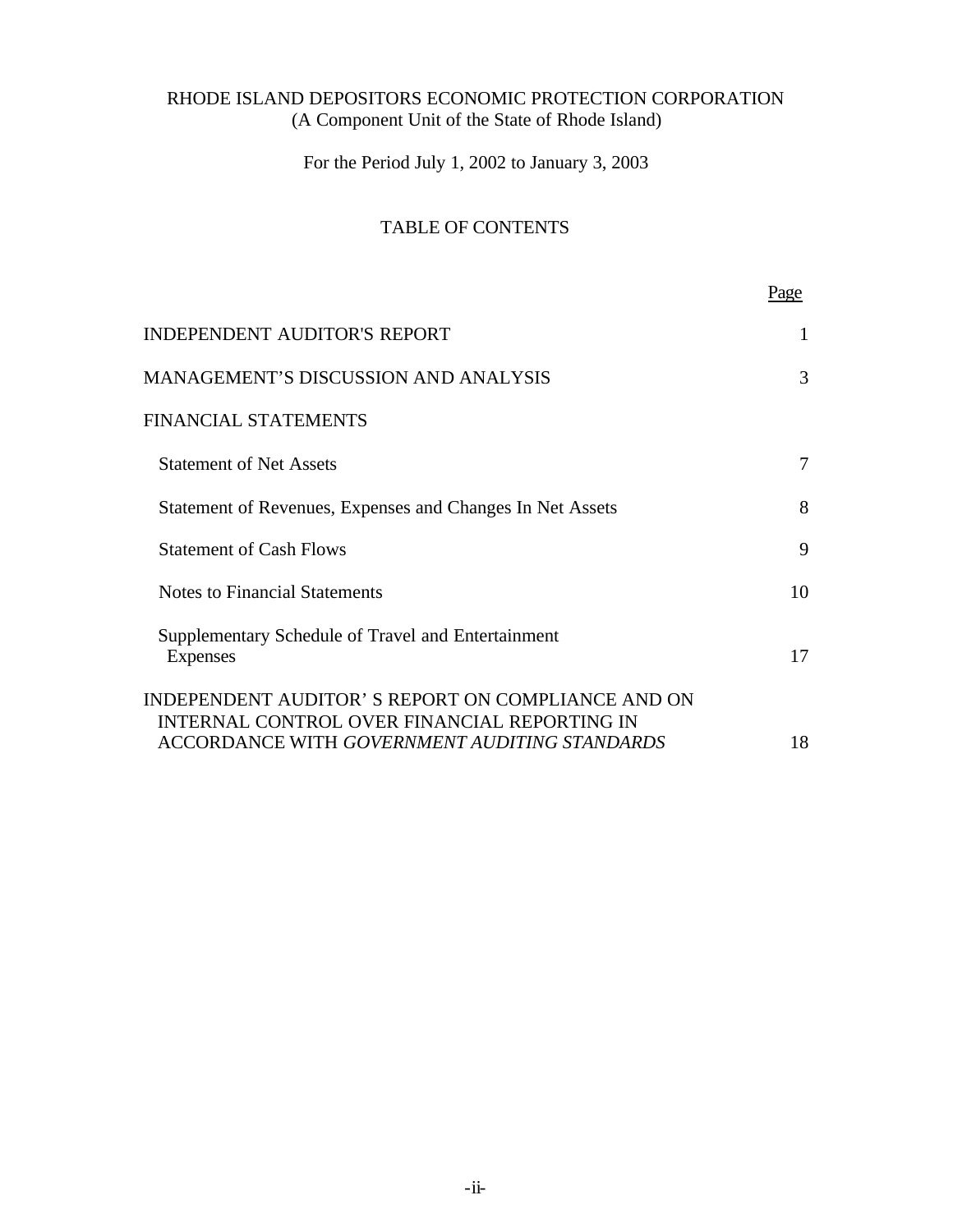

# **INDEPENDENT AUDITOR'S REPORT**

### JOINT COMMITTEE ON LEGISLATIVE SERVICES, GENERAL ASSEMBLY STATE OF RHODE ISLAND AND PROVIDENCE PLANTATIONS:

### BOARD OF DIRECTORS OF THE RHODE ISLAND DEPOSITORS ECONOMIC PROTECTION CORPORATION:

We have audited the accompanying statement of net assets of the Rhode Island Depositors Economic Protection Corporation (DEPCO), a component unit of the State of Rhode Island and Providence Plantations, as of January 3, 2003, and the related statements of revenues, expenses and changes in net assets and cash flows for the period July 1, 2002 to January 3, 2003. These financial statements are the responsibility of DEPCO's management. Our responsibility is to express an opinion on these financial statements based on our audit.

We conducted our audit in accordance with auditing standards generally accepted in the United States of America and the standards applicable to financial audits contained in *Government Auditing Standards,* issued by the Comptroller General of the United States. Those standards require that we plan and perform the audit to obtain reasonable assurance about whether the financial statements are free of material misstatement. An audit includes examining, on a test basis, evidence supporting the amounts and disclosures in the financial statements. An audit also includes assessing the accounting principles used and significant estimates made by management, as well as evaluating the overall financial statement presentation. We believe that our audit provides a reasonable basis for our opinion.

In our opinion, the financial statements referred to above present fairly, in all material respects, the net assets of DEPCO as of January 3, 2003, and the results of its operations and cash flows for the period July 1, 2002 to January 3, 2003 in conformity with accounting principles generally accepted in the United States of America.

As discussed in Note 1 to the financial statements, the Board of Directors of DEPCO determined on December 20, 2002 that the Corporation had substantially fulfilled the purposes for which it was created and therefore voted to authorize the Corporation to cease its business operations and transfer all its assets and obligations to the State of Rhode Island effective January 3, 2003.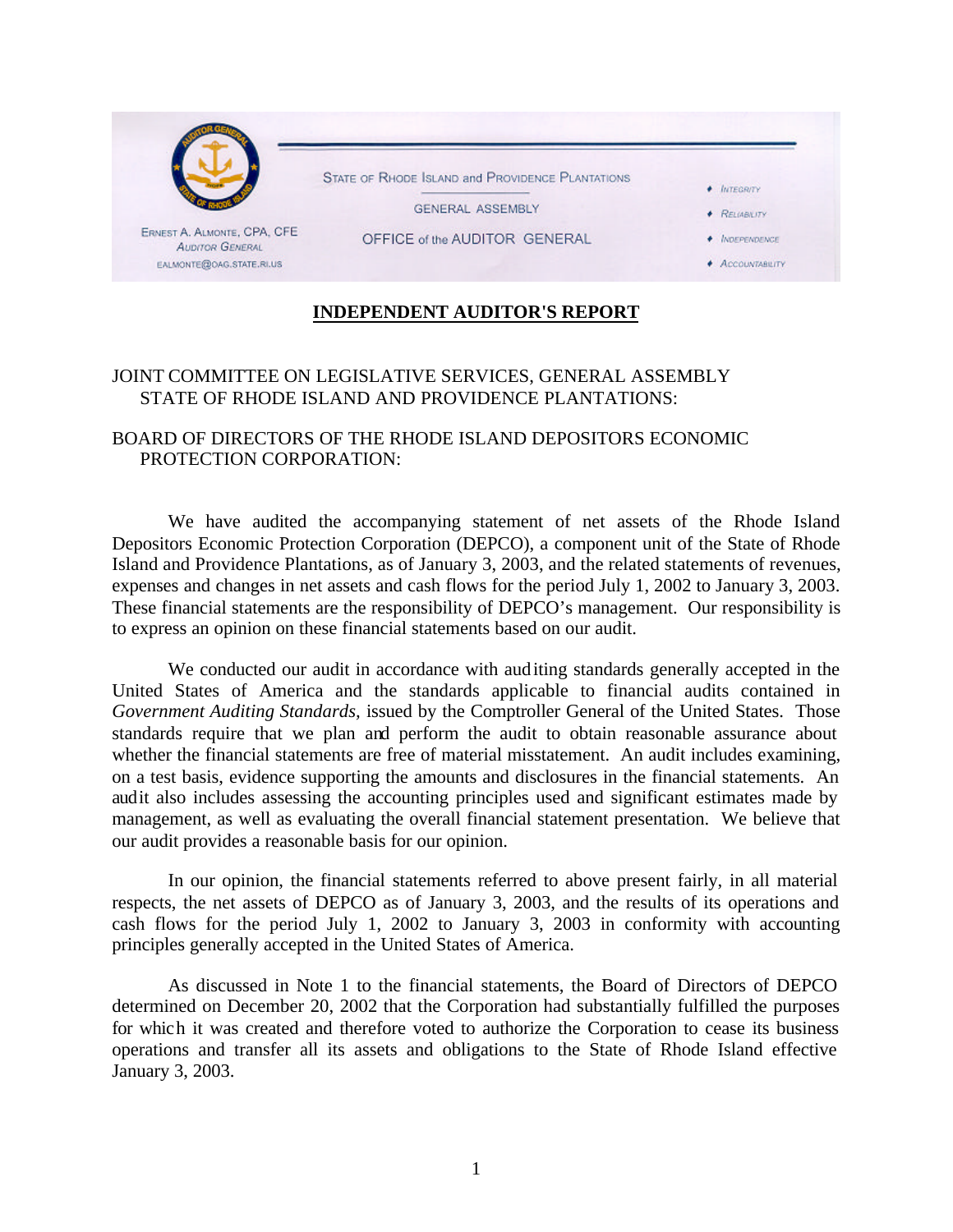Joint Committee on Legislative Services, General Assembly Board of Directors of the Rhode Island Depositors Economic Protection Corporation Page 2

In accordance with *Government Auditing Standards*, we have also issued our report dated February 19, 2003 on our consideration of DEPCO's internal control over financial reporting and on our tests of its compliance with certain provisions of laws, regulations, and contracts. That report is an integral part of an audit performed in accordance with *Government Auditing Standards* and should be read in conjunction with this report in considering the results of our audit.

Our audit was performed for the purpose of forming an opinion on the basic financial statements taken as a whole. The Management's Discussion and Analysis is not a required part of the basic financial statements but is supplementary information required by the Governmental Accounting Standards Board. We have applied certain limited procedures, which consisted principally of inquiries of management regarding the methods of measurement and presentation of the required supplementary information. However, we did not audit the information and express no opinion on it. The accompanying Schedule of Travel and Entertainment Expenses is presented for purposes of additional analysis and is not a required part of the basic financial statements. Such information has been subjected to the auditing procedures applied in the audit of the basic financial statements and, in our opinion, is fairly stated in all material respects in relation to the basic financial statements taken as a whole.

Cinet A. Almonte

Ernest A. Almonte, CPA, CFE Auditor General

February 19, 2003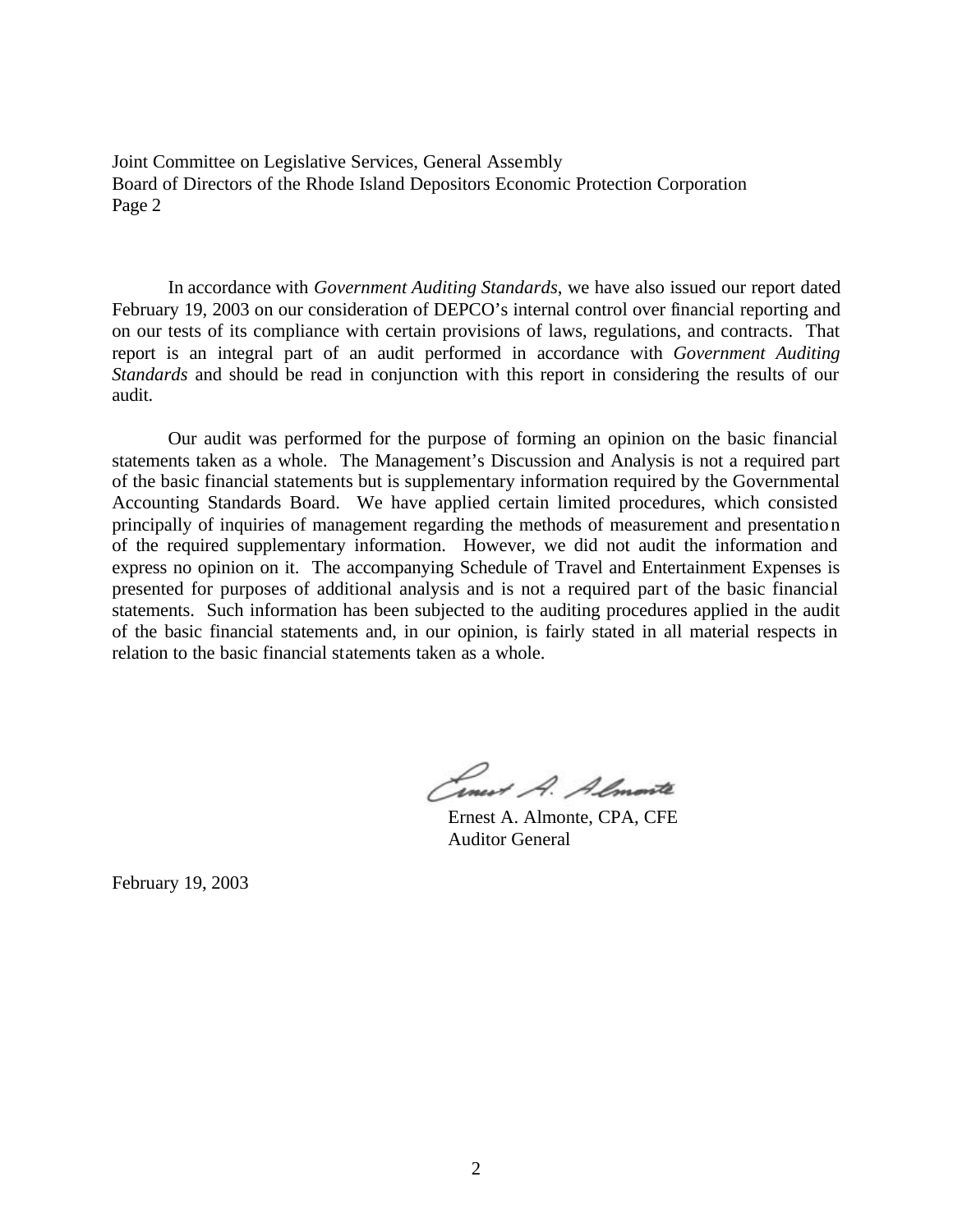#### **Management's Discussion and Analysis**

Management of the Rhode Island Depositors Economic Protection Corporation ("DEPCO") provides this Management's Discussion and Analysis of their financial performance for the readers of DEPCO's financial statements. This narrative provides an overview of DEPCO's financial activity for the period July 1, 2002 to January 3, 2003. This analysis is to be considered in conjunction with the financial statements to provide an objective analysis of DEPCO's financial activities based on the status of the corporation and issues currently facing management.

#### **Understanding DEPCO's Financial Statements**

DEPCO is a component unit of the State of Rhode Island and Providence Plantations ("State") accounted for as a liquidating entity, which reports all liquidating assets at their estimated fair value. In accordance with generally accepted accounting principles, this report consists of a series of financial statements, along with explanatory notes to the financial statements. The financial statements which immediately follow this discussion and analysis by management reflect the financial position of DEPCO as of January 3, 2003 and the results of its operations and its cash flows for the period July 1, 2002 to January 3, 2003.

DEPCO is charged under Title 42 Chapter 116 of the General Laws of the State with maximizing the return from the sale or other disposition of the assets of the corporation, minimize the impact of such transactions on local real estate and financial markets and to make efficient use of funds obtained from the proceeds of such assets or from the State. Also since DEPCO satisfied by payment, cancellation or defeasance/refund all its bonded indebtedness as of August 3, 2000, net proceeds for DEPCO's operations are to be paid quarterly to the State.

Pursuant to Section 42-116-25 of the Rhode Island General Laws, the Board of Directors determined on December 20, 2002 that the Corporation had substantially fulfilled the purposes for which it was created and therefore voted to authorize the corporation to cease its business operations and transfer all its assets to the State of Rhode Island effective January 3, 2003. At that time the State assumed all outstanding obligations of the Corporation. Included in the transfer of assets were sufficient funds to satisfy all DEPCO obligations assumed by the State and to complete the liquidation of all loans and other assets transferred to the State.

#### **Financial Highlights for the Period July 1, 2002 to January 3, 2003**

- <sup>q</sup> DEPCO transferred \$2.0 million cash and \$7.5 million in other assets (at fair value) to the State.
- <sup>q</sup> DEPCO received \$414,900 from the collection of loan obligations and sold one real estate parcel for \$465,500.
- <sup>q</sup> Recoveries from the settlement of the claim against the Rhode Island Share and Deposit Indemnity Corporation were \$248,100.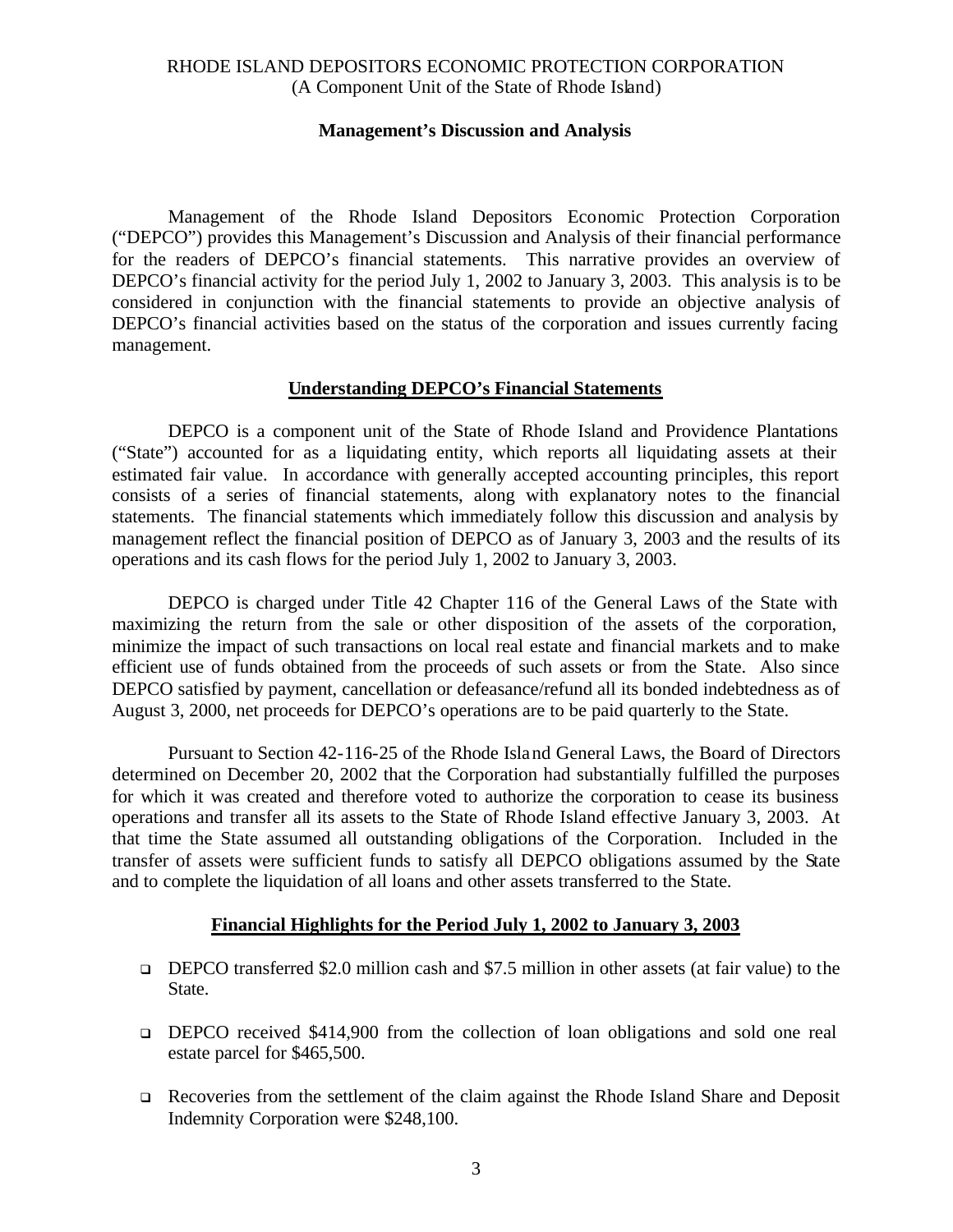## **Management's Discussion and Analysis**

□ The recorded value of loans and other assets was increased by \$630,000 and \$14,000, respectively, during the period July 1, 2002 to January 3, 2003. DEPCO transferred the following assets (at estimated fair value) to the State and the State assumed the following liabilities:

| <b>Assets transferred to State (at fair</b>                              |   |             |
|--------------------------------------------------------------------------|---|-------------|
| value at the date of transfer):                                          |   |             |
| Cash                                                                     |   | \$1,999,438 |
| Loans                                                                    |   | 7,247,440   |
| Furniture and equipment                                                  |   | 10,700      |
| Other assets                                                             |   | 276,190     |
| Total assets transferred                                                 |   | \$9,533,768 |
| <b>Liabilities transferred to State:</b><br>Due to Heritage Receivership | S | 215,000     |

| <b>Assets, Liabilities and Net Assets</b> |                        |                      |  |
|-------------------------------------------|------------------------|----------------------|--|
|                                           | <b>January 3, 2003</b> | <b>June 30, 2002</b> |  |
| Assets:                                   |                        |                      |  |
| Cash and cash equivalents                 | 0                      | \$1,882,656          |  |
| Loans                                     | 0                      | 6,669,964            |  |
| Real estate owned                         | 0                      | 465,500              |  |
| <b>Other Assets</b>                       | $\overline{0}$         | 87,878<br>9,105,998  |  |
| Liabilities:                              |                        |                      |  |
| Accounts payable and accrued expenses     | 0                      | 251,190              |  |
| Due to the State                          | 0                      | $-()$                |  |
| Due to receiverships                      | $\boldsymbol{0}$       | 215,000<br>466,190   |  |
| Net assets                                | $\overline{0}$         | 8,639,808            |  |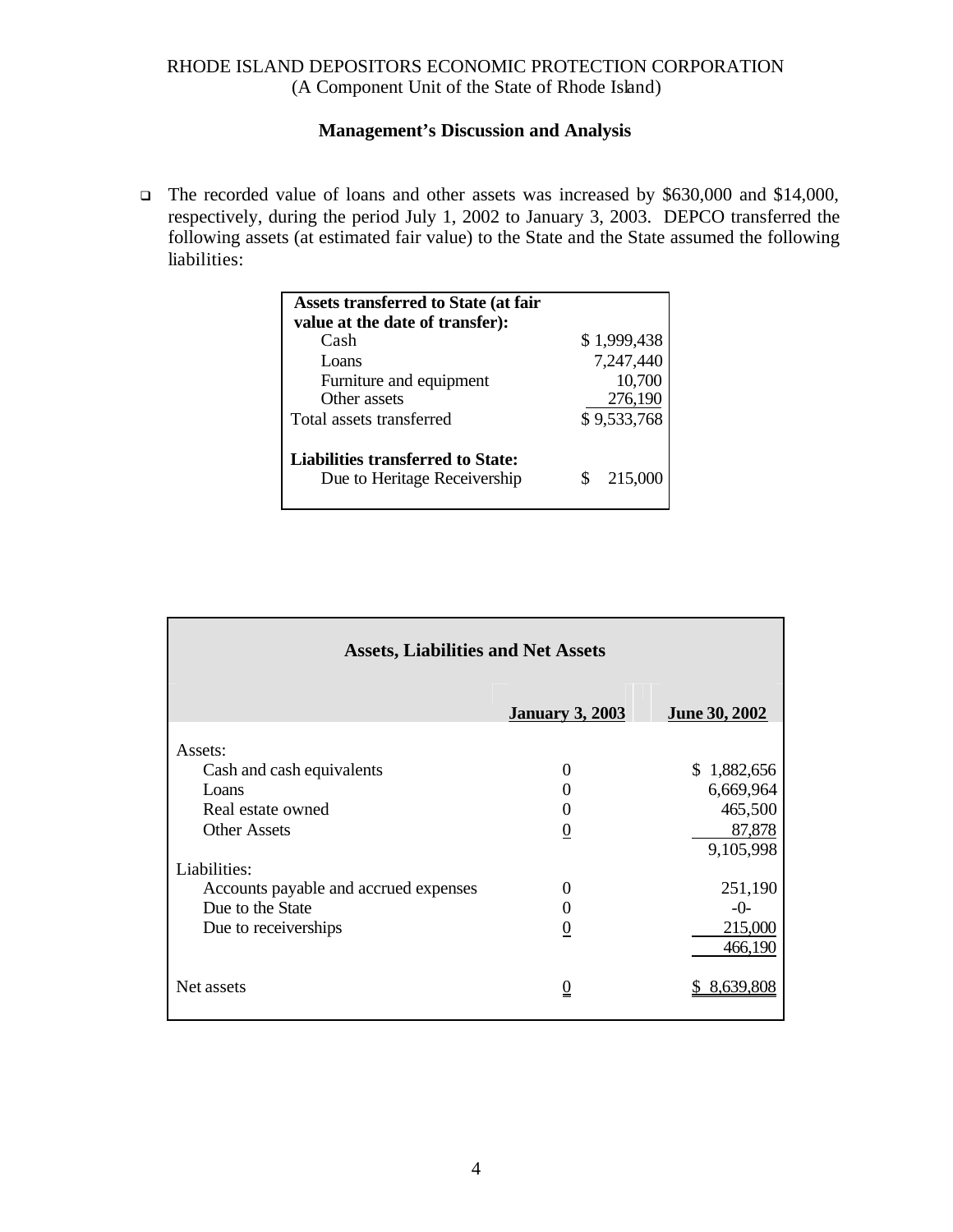#### **Management's Discussion and Analysis**

| <b>DEPCO Operations</b>            |                                                                   |                                           |  |
|------------------------------------|-------------------------------------------------------------------|-------------------------------------------|--|
|                                    | <b>Period</b><br><b>July 1, 2002 to</b><br><b>January 3, 2003</b> | <b>Year Ended</b><br><b>June 30, 2002</b> |  |
| Revenues                           |                                                                   |                                           |  |
| Change in recorded value           |                                                                   |                                           |  |
| L <sub>O</sub> ans                 | $\mathcal{S}$<br>629,655                                          | $\mathbb{S}$<br>3,355,269                 |  |
| Real estate owned and other        |                                                                   |                                           |  |
| assets                             | 13,715                                                            | 230,955                                   |  |
| Net settlements                    | 248,059                                                           | 3,414,822                                 |  |
| Gain on sale of real estate, loans |                                                                   |                                           |  |
| and other assets                   | 318                                                               | 337,071                                   |  |
| Other revenues                     | 22,614                                                            | 83,844                                    |  |
| Investment income                  | 14,175                                                            | 270,590                                   |  |
|                                    | 928,536                                                           | \$<br>7,692,551                           |  |
| Expenses                           |                                                                   |                                           |  |
| Salaries and employee benefits     | 90,986                                                            | \$<br>441,562                             |  |
| Asset related expenses             | 81,883                                                            | 316,634                                   |  |
| Other expenses                     | 76,707                                                            | 220,961                                   |  |
| Transfer to the State              | 9,318,768                                                         | 17,509,138                                |  |
|                                    | 9,568,344                                                         | \$<br>18,488,295                          |  |
| Change in net assets               | (8,639,808)                                                       | (10.795.744)                              |  |

#### Change in Net Assets

The reduction in revenues from the prior year is primarily due to the contraction of assets remaining for collection or liquidation, the decrease in net settlement recoveries from professional and legal malpractice suits, and decreased interest income resulting from lower interest rates and less cash on hand.

The reduction in expenses from the prior year is primarily due to the contraction of DEPCO thereby reducing operating expenses. The change in the transfer to the State reflects the reduction in revenues and proceeds available for transfer to the State and the final transfer of all remaining assets and liabilities to the State.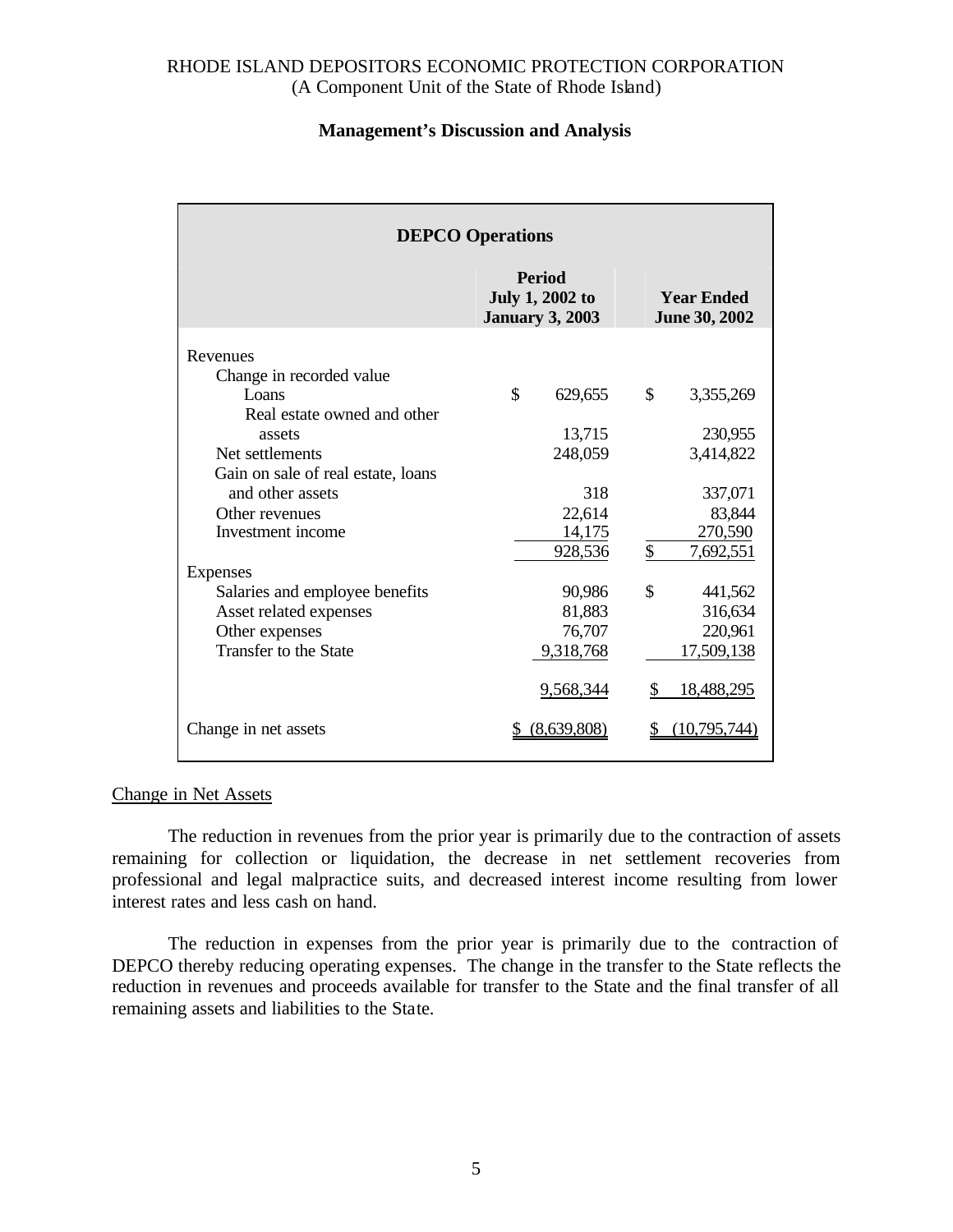#### **Management's Discussion and Analysis**

## Contacting DEPCO's Management

This discussion and analysis presentation is designed to provide a general overview of DEPCO's financial activity. Since the Corporation has authorized dissolution, questions concerning any of the information provided in this report or requests for additional financial information should be addressed to the State of Rhode Island Department of Administration, One Capitol Hill, Providence, RI, 02903.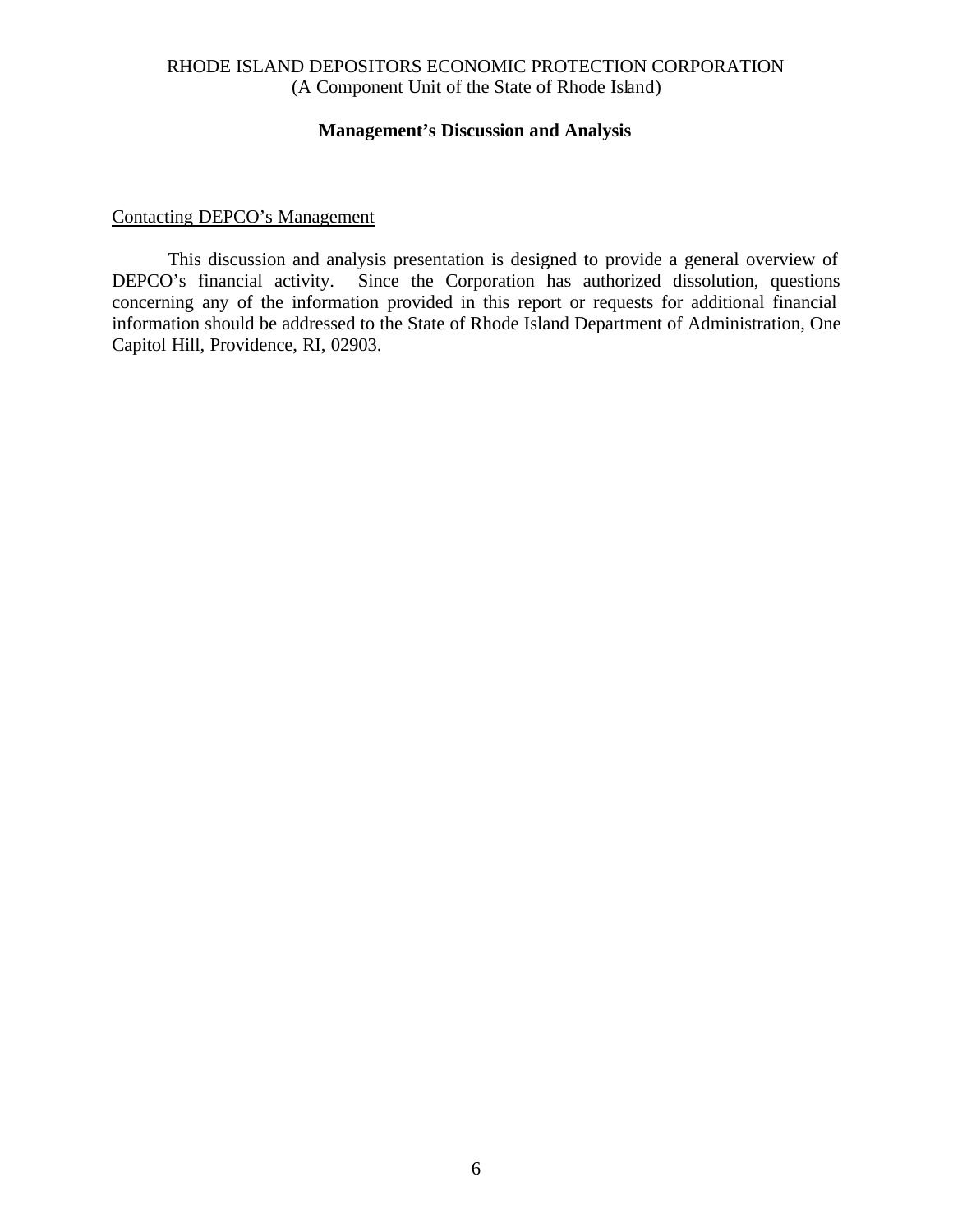# STATEMENT OF NET ASSETS

## JANUARY 3, 2003

| <b>ASSETS</b>      | $-()$ |
|--------------------|-------|
| <b>LIABILITIES</b> |       |
| <b>NET ASSETS</b>  |       |

The accompanying notes are an integral part of these financial statements.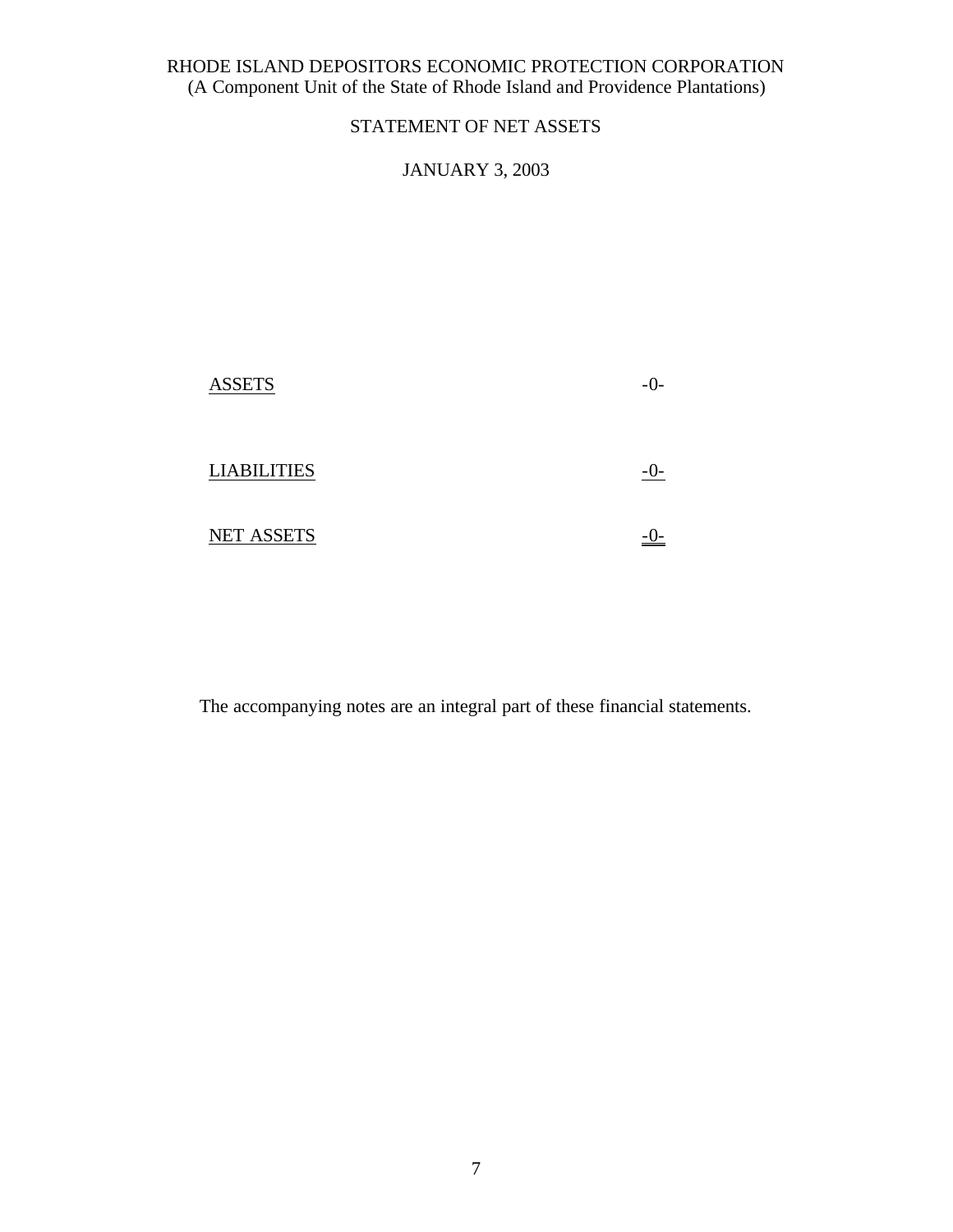## STATEMENT OF REVENUES, EXPENSES AND CHANGES IN NET ASSETS

# FOR THE PERIOD JULY 1, 2002 TO JANUARY 3, 2003

| Operating revenues:              |               |
|----------------------------------|---------------|
| Change in recorded value of:     |               |
| Loans (notes 2 and 4)            | \$<br>629,655 |
| Other assets                     | 13,715        |
| Settlements (note 6)             | 248,059       |
| Other income                     | 22,932        |
| Total operating revenues         | 914,361       |
| Operating expenses:              |               |
| Salaries and employee benefits   | 90,986        |
| Professional services            | 17,538        |
| Direct asset-related expenses    | 81,883        |
| Other expenses                   | 59,169        |
| Total operating expenses         | 249,576       |
| Operating income                 | 664,785       |
| Nonoperating income (expenses)   |               |
| Investment income                | 14,175        |
| Transfers to State, net (note 4) | (9,318,768)   |
| Change in net assets             | (8,639,808)   |
| Net assets, July 1, 2002         | 8,639,808     |
| Net assets, January 3, 2003      | \$<br>-0-     |

The accompanying notes are an integral part of these financial statements.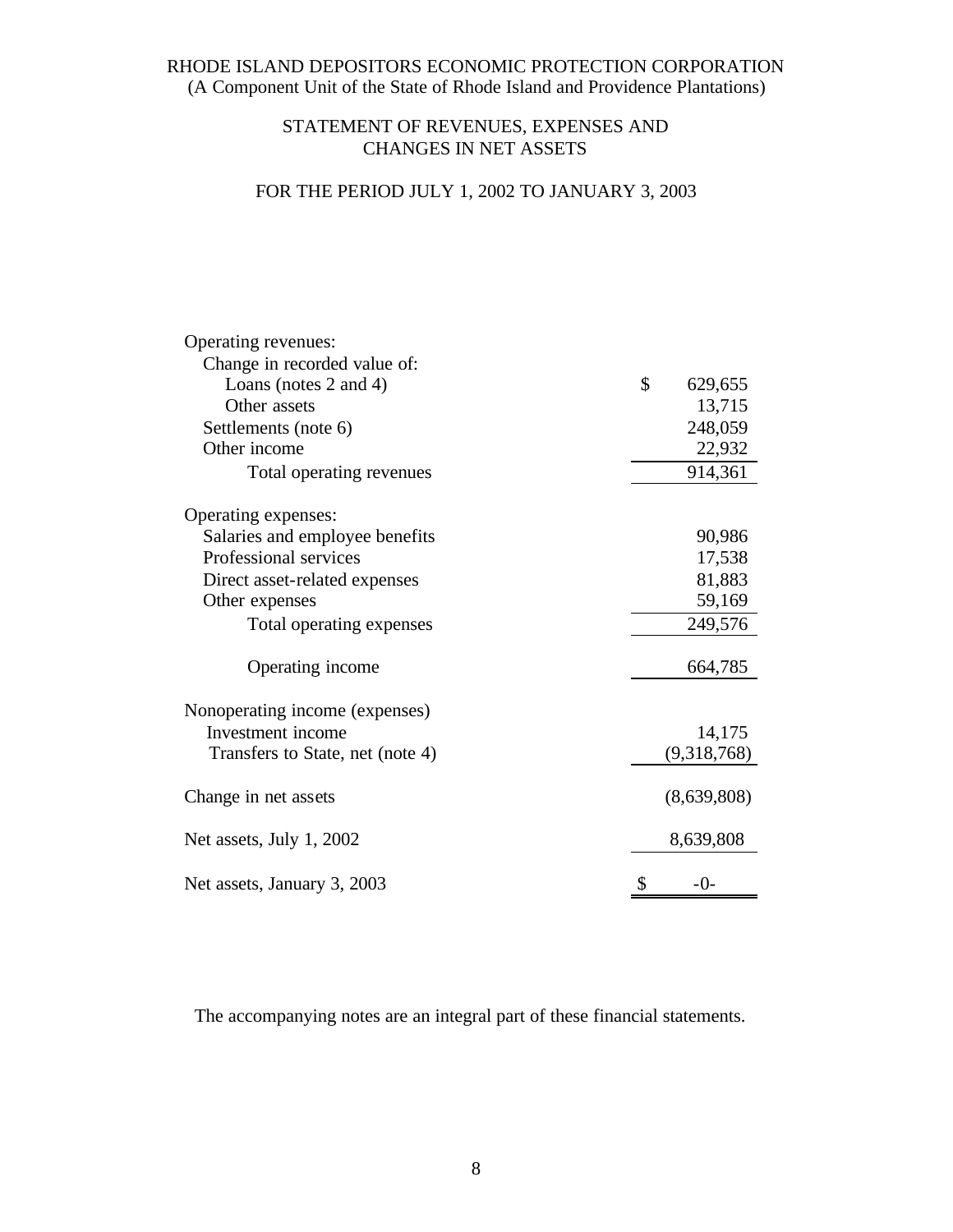# STATEMENT OF CASH FLOWS

## FOR THE PERIOD JULY 1, 2002 TO JANUARY 3, 2003

| Cash flows from operating activities:<br>Collections from loans<br>Proceeds from sale of real estate owned<br>Payments to vendors, employees and consultants<br>Other                                     | \$<br>414,889<br>92,202<br>(431, 559)<br>27,075 |
|-----------------------------------------------------------------------------------------------------------------------------------------------------------------------------------------------------------|-------------------------------------------------|
| Net cash provided by operating activities                                                                                                                                                                 | 102,607                                         |
| Cash flows from noncapital financing activities:<br><b>Transfers to State</b>                                                                                                                             | (1,999,438)                                     |
| Cash flows from investing activities:<br>Investment income received                                                                                                                                       | 14,175                                          |
| Net decrease in cash and cash equivalents                                                                                                                                                                 | (1,882,656)                                     |
| Cash and cash equivalents, July 1, 2002                                                                                                                                                                   | 1,882,656                                       |
| Cash and cash equivalents, January 3, 2003                                                                                                                                                                | \$<br>$-0-$                                     |
| Reconciliation of operating income to net cash<br>provided by operating activities:<br>Operating income<br>Adjustments to reconcile net operating income to net cash<br>provided by operating activities: | \$<br>664,785                                   |
| Non-cash assets received as settlements<br>Change in recorded value of:                                                                                                                                   | (248,059)                                       |
| Other assets<br>Loans                                                                                                                                                                                     | (13,715)<br>(629, 655)                          |
| Decrease in:<br>Accounts receivable<br>Loans                                                                                                                                                              | 12,709<br>52,179                                |
| Other real estate owned<br>Prepaid expenses and other assets                                                                                                                                              | 465,500<br>50,053                               |
| Accounts payable and accrued expenses                                                                                                                                                                     | (251, 190)                                      |
| Net cash provided by operating activities                                                                                                                                                                 | \$<br>102,607                                   |

The accompanying notes are an integral part of these financial statements.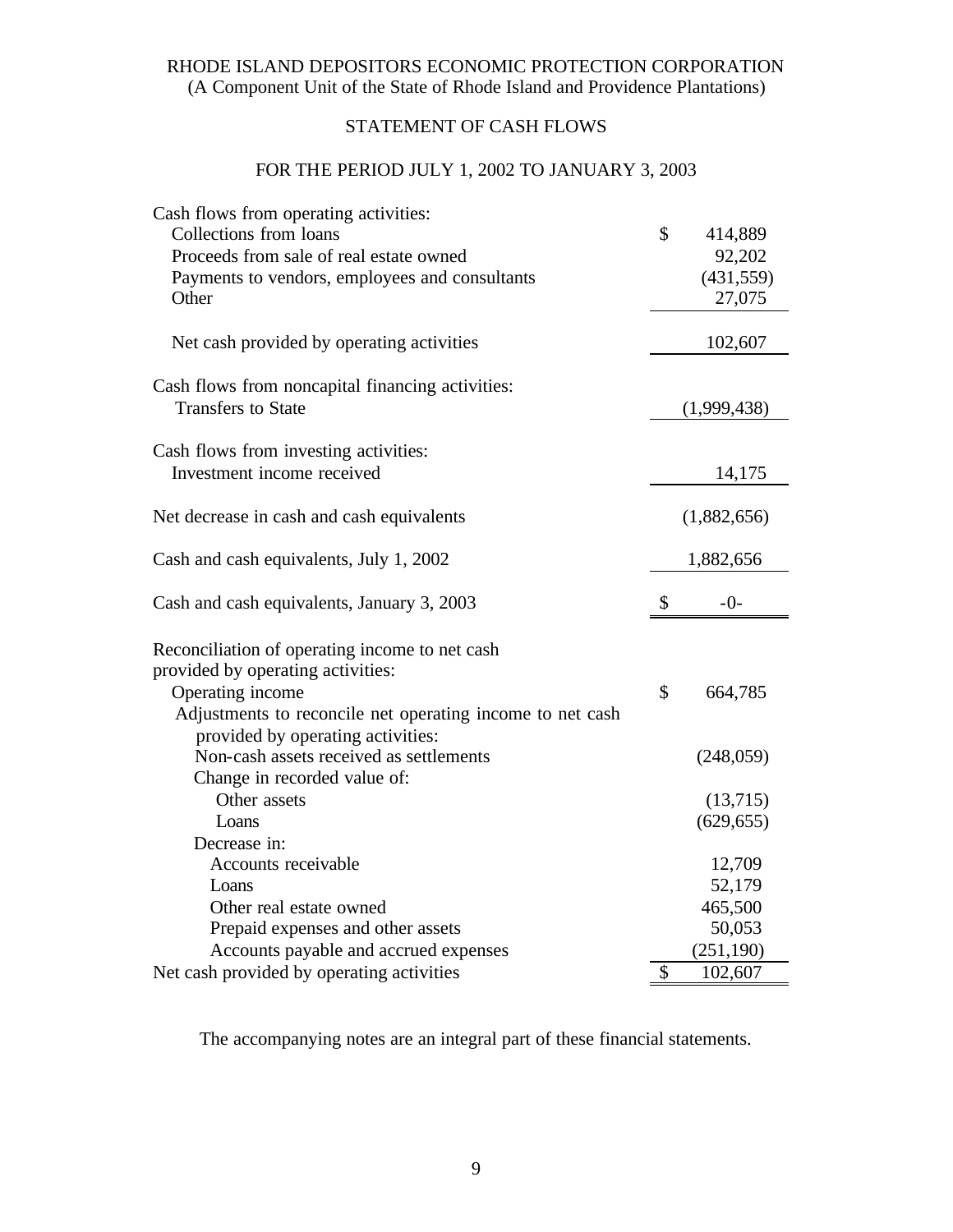### NOTES TO THE FINANCIAL STATEMENTS FOR THE PERIOD JULY 1, 2002 TO JANUARY 3, 2003

## **1. BACKGROUND:**

- The Rhode Island Depositors Economic Protection Corporation (DEPCO) was created in 1991 under Chapter 42-116 of the Rhode Island General Laws as a public corporation and instrumentality of the State of Rhode Island and Providence Plantations (the State) having a distinct legal existence separate from the State and not constituting a department of State government. DEPCO was created to assist in protecting the interests of depositors of certain credit unions, loan and investment companies and bank and trust companies in the State (collectively, the closed institutions) which had been closed when their private deposit insurer, Rhode Island Share and Deposit Indemnity Corporation, failed on December 31, 1990, thereby leaving those institutions without deposit insurance, which is required by Section 19-11-19 of the Rhode Island General laws.
- The General Laws empowered DEPCO to acquire all or a portion of the assets of the closed institutions thereby aiding the repayment of the deposit liabilities of the closed institutions. To provide funds for this and its other corporate purposes, DEPCO may issue bonds, subject to limitations, incur debt collateralized solely by its assets without limit as to amount, dispose of assets acquired, and receive appropriations of a portion of the State's sales tax revenue. DEPCO's bonds payable and other indebtedness are not deemed to be a debt, obligation or a pledge of the full faith and credit of the State.
- In connection with DEPCO's plan to repay depositors of the closed institutions (the "Plan"), DEPCO assumed certain deposit liabilities and acquired all or a portion of the assets of certain closed institutions. Pursuant to its Plan, DEPCO acquired assets in June 1992 with a recorded value of approximately \$427,100,000 from the receiverships of certain closed institutions. The acquisition price was equal to the deposit liabilities assumed, which amounted to approximately \$636,700,000. DEPCO also assisted the assumption of deposit liabilities and the acquisition of assets by other financial institutions and assisted in institutions obtaining federal deposit insurance. DEPCO funded these activities through the issuance of special obligation and general obligation bonds. DEPCO used state sales tax appropriations and amounts realized on the sale of assets and other activities to cover operating and interest costs and repay bond obligations and guarantee deposit liabilities.
- In accordance with the General Laws, DEPCO received a portion of the State's sales tax revenue (six-tenths of one percent within the existing State sales tax rate) for the period during which DEPCO bonds were outstanding. Due to the final defeasance of all remaining outstanding bonds on August 3, 2000, the agreement between DEPCO and the State regarding payment of a portion of the State sales tax to DEPCO was terminated effective August 28, 2000.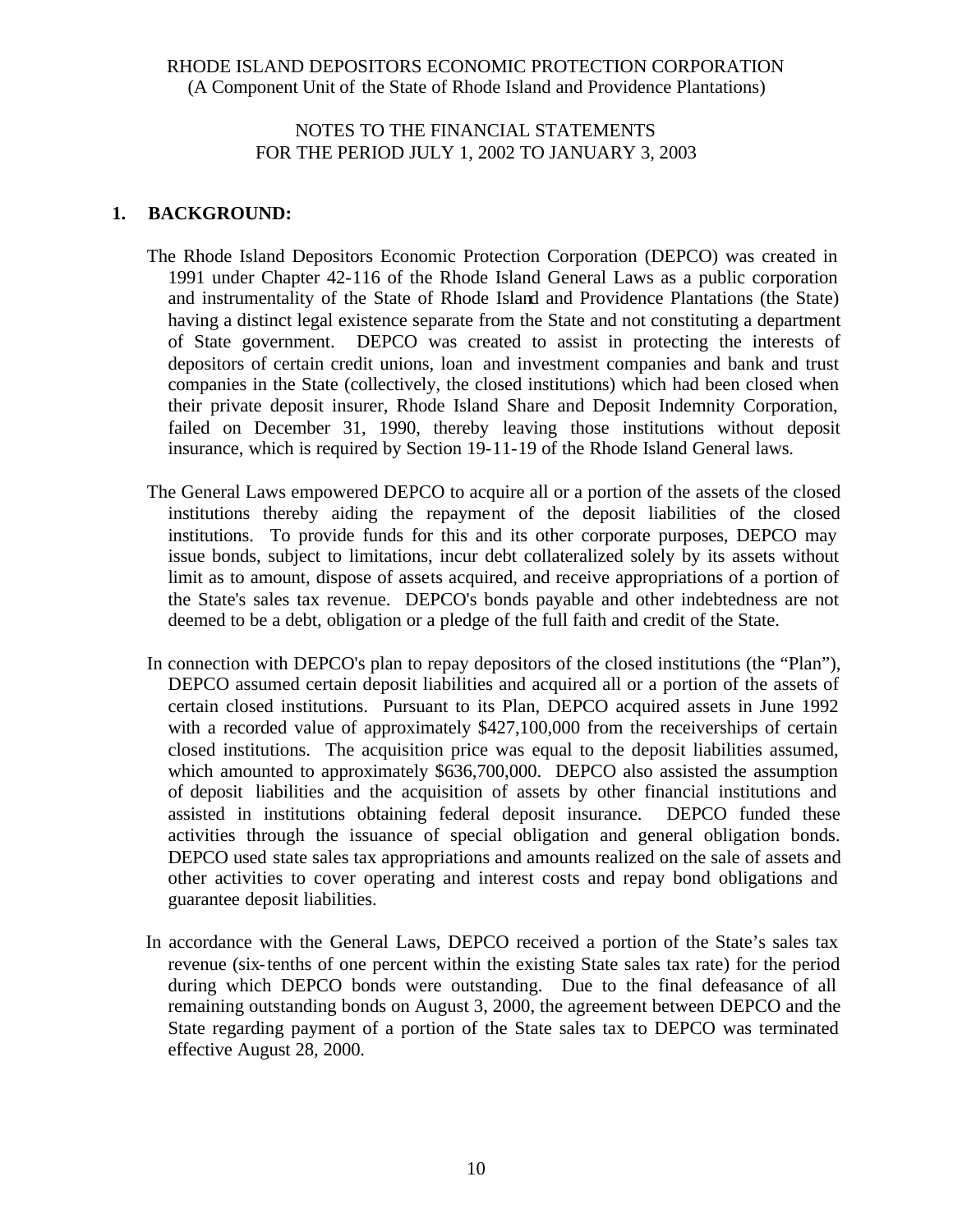### NOTES TO THE FINANCIAL STATEMENTS FOR THE PERIOD JULY 1, 2002 TO JANUARY 3, 2003

#### **1. BACKGROUND (CONTINUED):**

- Effective July 1, 2000, the General Laws (section 42-116-25.1) were amended to require DEPCO, upon final defeasance of all corporation bonds, to pay corporation proceeds from all sources to the State on a quarterly basis. DEPCO made quarterly payments to the State based upon corporate proceeds available after payment of operating expenses.
- DEPCO is obligated, upon termination of the corporation, to return to the State title to all funds and other properties owned by it as a result of its activities as defined in Chapter 42-116 of the Rhode Island General Laws which remain after provision for the payment or satisfaction of all bonds, and other obligations of the corporation. Under section 42- 116-25 of the Rhode Island General Laws, the board of directors is responsible for dissolving the corporation once it has determined that the purposes for which it was created have been substantially fulfilled.
- DEPCO is governed by a board of directors consisting of the Governor of the State, who serves as Chairman, and four members appointed by the Governor with the advice and consent of the State Senate.
- The Board of Directors of DEPCO determined on December 20, 2002 that the Corporation had substantially fulfilled the purposes for which it was created and therefore voted to authorize the Corporation to cease its business operations and transfer all its assets and obligations to the State of Rhode Island effective January 3, 2003. DEPCO executed a "Memorandum of Understanding" with the State of Rhode Island which provided for, among other things, (1) the transfer of assets to the State, and (2) the transfer to the State of any and all rights and obligations, and the assumption, by the State, of the obligations of DEPCO under any contracts, loans, legal actions or collection efforts.
- DEPCO is considered a component unit of the State for financial reporting purposes, and accordingly, its financial statements are included in the State's Comprehensive Annual Financial Report.

#### **2. SUMMARY OF SIGNIFICANT ACCOUNTING POLICIES:**

#### *Basis of accounting:*

The financial statements of DEPCO are prepared on the accrual basis of accounting which is appropriate for governmental proprietary fund type activities. The Governmental Accounting Standards Board (GASB) has responsibility for establishing generally accepted accounting principles for governmental proprietary fund type activities. In accordance with GASB Statement No. 20, in the absence of specific guidance from a GASB pronouncement, pronouncements of the Financial Accounting Standards Board (FASB) issued on or before November 30, 1989 have been followed.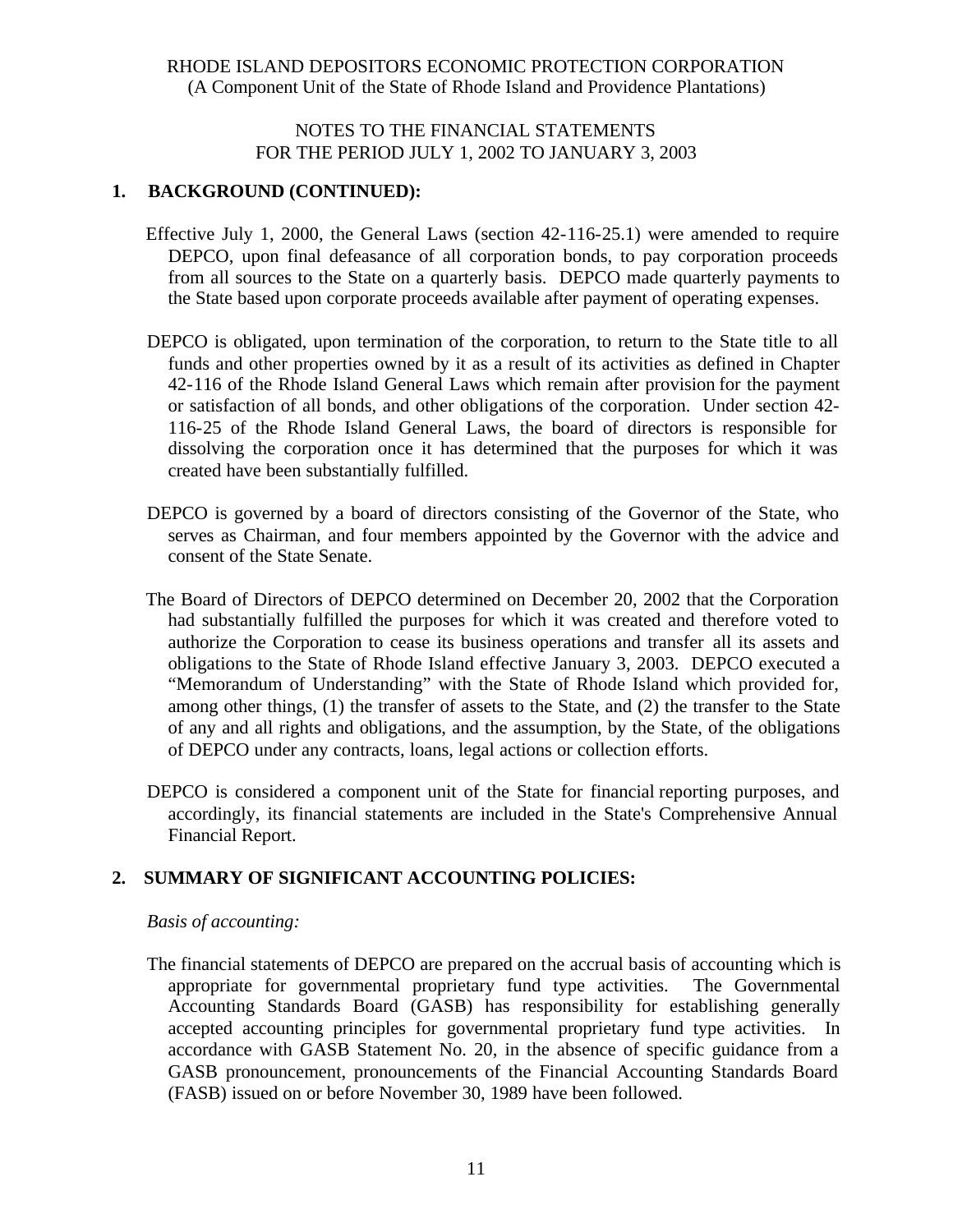## NOTES TO THE FINANCIAL STATEMENTS FOR THE PERIOD JULY 1, 2002 TO JANUARY 3, 2003

### **2. SUMMARY OF SIGNIFICANT ACCOUNTING POLICIES (continued):**

DEPCO was created to effectively assume the role of a liquidating bank for the closed institutions. As such, certain accounting principles governing liquidating banks are applicable. Loans and real estate owned are carried at their estimated fair values. Liabilities are carried on the statement of net assets at historical cost, as this is the amount at which liabilities are currently anticipated to be settled.

#### *Cash equivalents:*

DEPCO considers all highly liquid investments, such as repurchase agreements and U.S. Treasury Bills, with a maturity of three months or less when purchased to be cash equivalents. Cash equivalents are recorded at cost plus accrued interest which approximates fair value.

#### *Loans and other real estate owned:*

- Loans and other real estate owned are recorded at estimated fair values. Fair value is the amount that can reasonably be expected to be received in a current sale between a willing buyer and a willing seller, that is, other than in a forced or liquidation sale. Estimated fair value is determined by appraisals of individual properties or similar procedures which management believes result in a reasonable estimation of the fair values of the assets and are consistent with the methodology used by appraisers. Such methodology is based on estimated cash flows from the collection, sale, orderly liquidation or other realization of these assets, net of any direct operating expenses and selling costs of the assets. In formulating the estimates, management takes into account economic conditions and specific factors applicable to each asset (for example, financial condition of borrower and guarantor, condition and marketability of collateral or property owned, collection and workout costs and advances, liabilities, bankruptcy and pending litigation, etc.). The estimated cash flows are then discounted at rates believed to result in appropriate market rates of return given the inherent uncertainties associated with the se assets. Actual proceeds from the sale, collection or liquidation of assets may differ from the estimated fair values reported as of the balance sheet date.
- Amounts realized in excess of or less than carrying value are recorded in the period in which the corresponding asset is sold.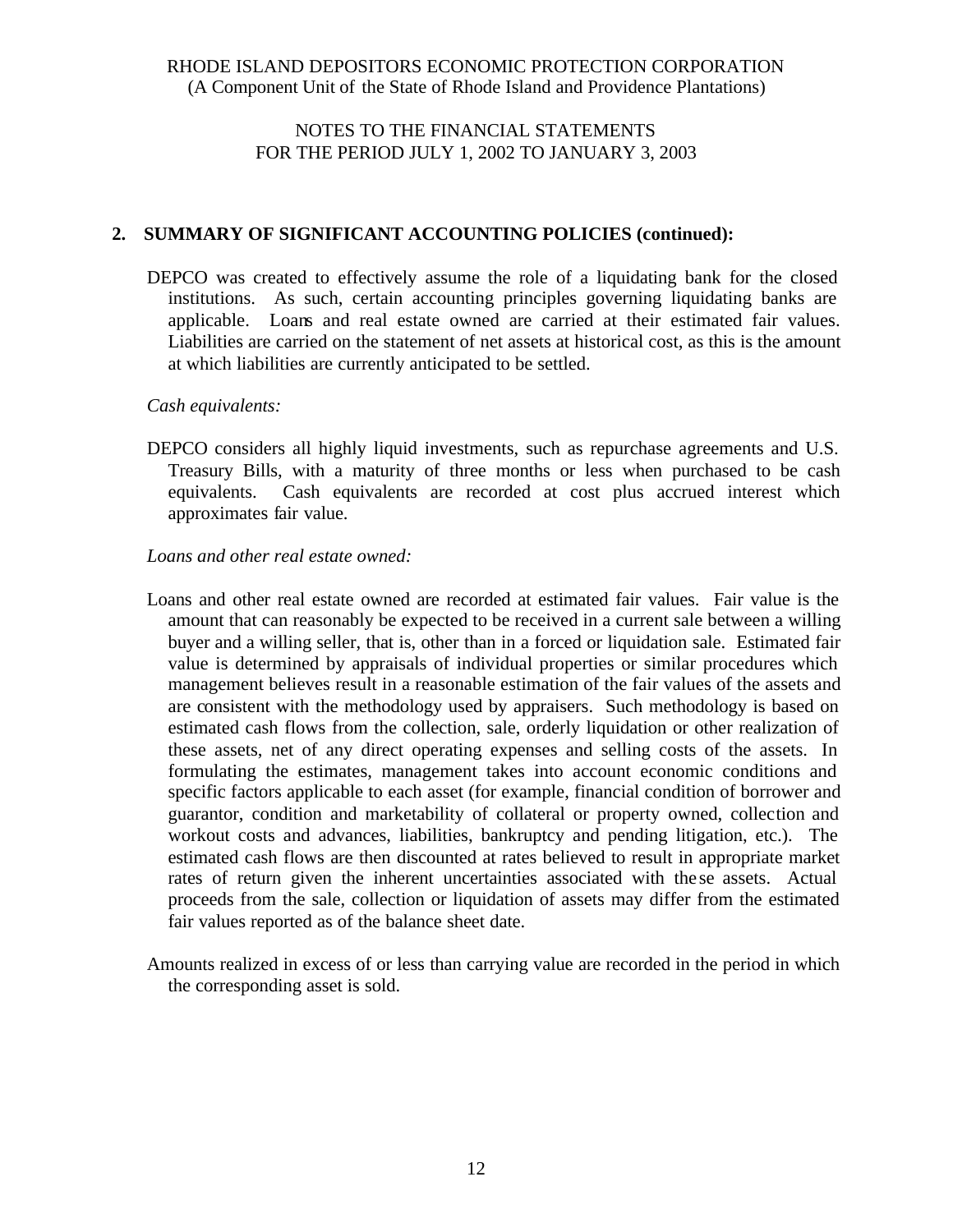### NOTES TO THE FINANCIAL STATEMENTS FOR THE PERIOD JULY 1, 2002 TO JANUARY 3, 2003

### **2. SUMMARY OF SIGNIFICANT ACCOUNTING POLICIES (continued):**

Interest on most loans is included in income as earned based upon interest rates applied to unpaid principal. No interest is accrued when loans are greater than 90 days delinquent. When a loan is placed on nonaccrual status, all interest previously accrued but not collected is charged against current period income. Subsequent cash receipts on nonaccrual loans are applied to the outstanding principal balance of the loan, or recognized as interest income, depending on management's assessment of the ultimate collectibility of the loan. Nonaccrual loans may be returned to full accrual status when principal and interest payments are not delinquent.

Assets are transferred to the State at their estimated fair values at the date of transfer.

#### *Use of estimates:*

The preparation of financial statements in accordance with generally accepted accounting principles requires management to make estimates and assumptions that affect the reported amounts of assets and liabilities and disclosure of contingent assets and liabilities at the date of the financial statements. Estimates also affect the reported amounts of revenues and expenses during the reporting period. Actual results could differ from those estimates.

## **3. CASH AND CASH EQUIVALENTS:**

- At January 3, 2003, the carrying amount of DEPCO's cash deposits was \$0 and the corresponding bank balance was \$64,655 of which the entire amount was covered by federal deposit insurance. The difference between the bank and book cash balances is outstanding checks.
- DEPCO's enabling legislation authorizes it to invest any funds held in reserves, or revenues or funds not required for immediate disbursement, in investments, obligations or securities as authorized for the investment of funds by the State.

#### **4. TRANSFERS TO THE STATE:**

- Effective July 1, 2000, the General Laws (section 42-116-25.1) were amended to require DEPCO, upon final defeasance of all corporation bonds, to pay corporation proceeds from all sources to the State on a quarterly basis. DEPCO made quarterly payments to the State based upon corporate proceeds available after payment of operating expenses.
- DEPCO is obligated, upon termination of the corporation, to return to the State title to all funds and other properties owned by it as a result of its activities as defined in Chapter 42-116 of the Rhode Island General Laws which remain after provision for the payment or satisfaction of all bonds, and other obligations of the corporation.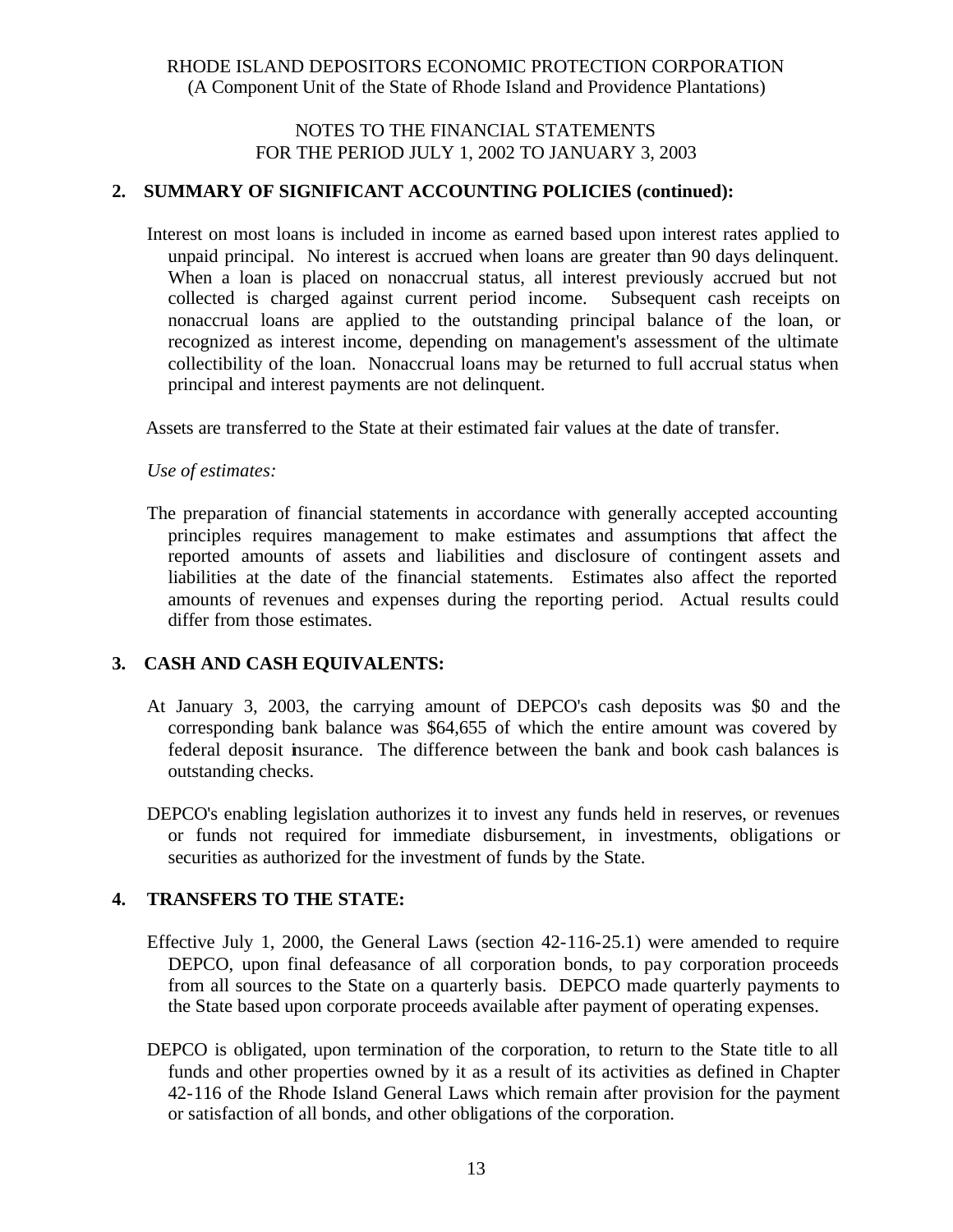### NOTES TO THE FINANCIAL STATEMENTS FOR THE PERIOD JULY 1, 2002 TO JANUARY 3, 2003

#### **4. TRANSFERS TO THE STATE (continued):**

During the period July 1, 2002 to January 3, 2003, DEPCO made net transfers of \$9,318,768 to the State which was comprised of the following components:

| Assets:                                           |                 |
|---------------------------------------------------|-----------------|
| Cash                                              | \$<br>1,999,438 |
| Loans (at fair value)                             | 7,247,440       |
| Furniture and equipment and other assets          | 10,700          |
| Other assets                                      | 276,190         |
| Total assets, at fair value, transferred to State | 9,533,768       |
|                                                   |                 |
| Liabilities:                                      |                 |
| Due to Heritage Receivership                      | 215,000         |
| Net transfers to the State:                       | 9,318,768       |

#### *Loans:*

DEPCO's transferred loans receivable consisting of borrower obligations with principal balances outstanding totaling \$92,808,511 at the time of transfer. The fair value of these loans receivable was determined to be \$7,247,440 at the time of transfer to the State. The majority of these loan principal balances represent the deficiency resulting from previous foreclosure on collateral. Consequently, most loans are uncollateralized and are on nonaccrual status.

The fair value of these loans reflects the estimated amount that could be realized from sale of the assets or through collection. The estimated fair value takes into account the current financial condition of the borrower and/or guarantor, existence and/or condition of collateral, marketability of collateral and related collection and work out costs. Actual proceeds from the sale, collection or liquidation of assets may differ from the estimated fair values reported as of the date of transfer.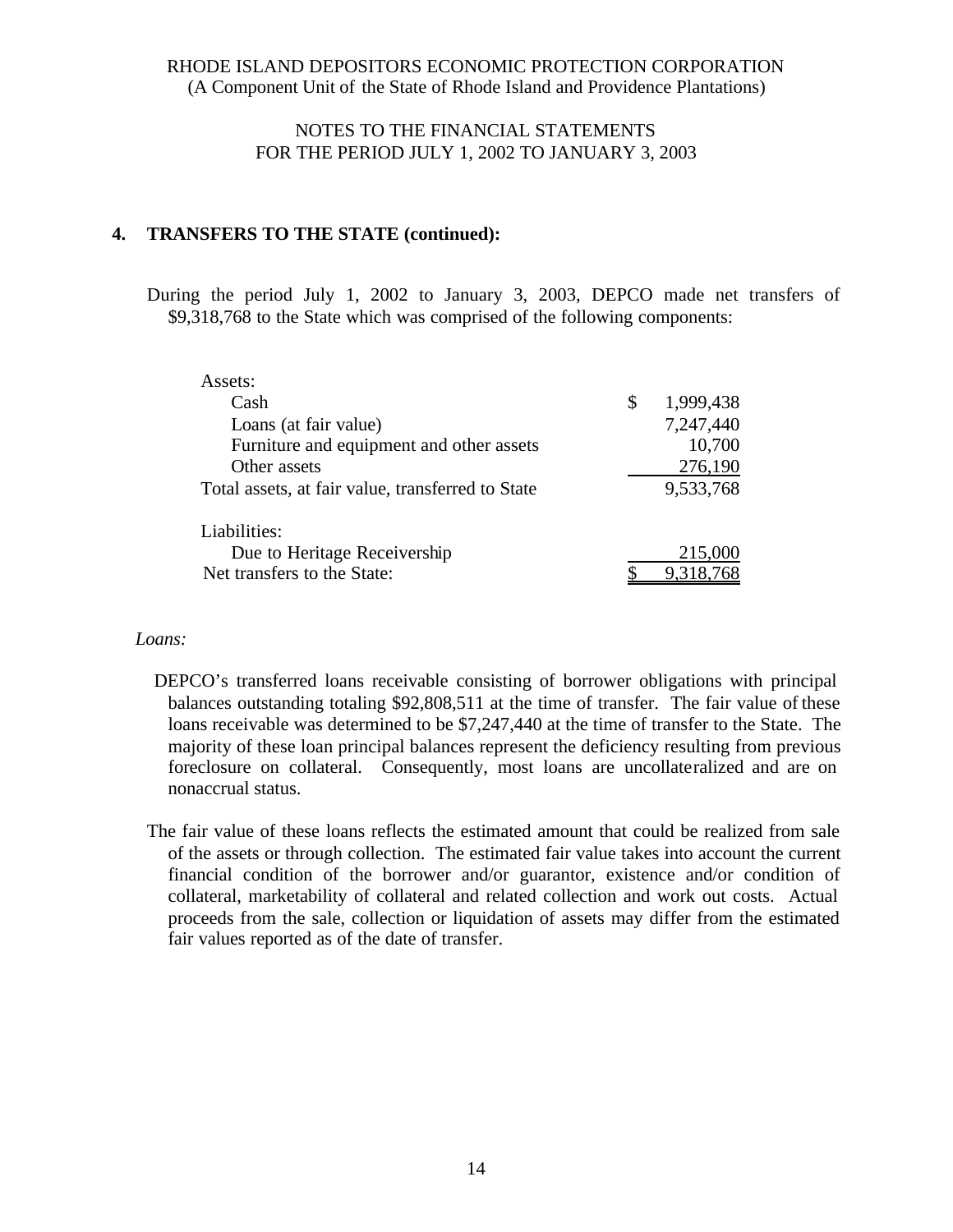### NOTES TO THE FINANCIAL STATEMENTS FOR THE PERIOD JULY 1, 2002 TO JANUARY 3, 2003

#### **4. TRANSFERS TO THE STATE (continued):**

#### *Liabilities:*

- DEPCO has recorded all known expenses associated with closure and ceasing operations as of January 3, 2003. Transfers of assets to the State included cash estimated to be sufficient to fund the payment of all known and contingent liabilities of DEPCO which have been assumed by the State.
- DEPCO has an obligation to assume deposit liabilities of a closed institution in receivership amounting to \$215,000. This liability was assumed by the State as a result of the transfer of remaining assets and liabilities of the Corporation. This amount is a disputed claim by a Heritage Loan and Investment Bank depositor still being determined by the courts. DEPCO is not required to assume, and payments under DEPCO's Plan to pay back depositors are not required to be made, until such time as there are no remaining potential claims against the depositor. Such liabilities can be offset against amounts due from the individuals as a result of final judgments and settlements.
- DEPCO is subject to legal proceedings and claims which have arisen in the ordinary course of its business and have not been finally adjudicated. These actions, when ultimately concluded and determined, will not, in the opinion of management, have a material adverse effect upon the financial position of DEPCO. As a result of the termination of the Corporation, the State has assumed responsibility for claims and contingencies of the Corporation.

## **5. DEFERRED COMPENSATION ARRANGEMENTS:**

On March 31, 1994, DEPCO established an IRA-Simplified Pension Plan (IRA-SEP) for its employees. IRA-SEP is a defined contribution plan. Eligible for IRA-SEP are all employees who have worked at DEPCO for a period of at least six months in the preceding two calendar years, or have performed services during at least three of the preceding five years. Each eligible employee is entitled to select their fiduciary trustee who will be responsible for handling the IRA-SEP. DEPCO's contribution to the IRA-SEP is based on a percentage of each employee's compensation (up to \$150,000 annually), which is voted on by the Board of Directors annually. For the period July 1, 2002 to January 3, 2003, DEPCO contributed \$9,139 to the IRA-SEP.

#### **6. SETTLEMENTS:**

During the period July 1, 2002 to January 3, 2003, DEPCO completed settlement of its claims against the Rhode Island Share and Deposit Indemnity Corporation. Settlements totaled \$248,059 for the period.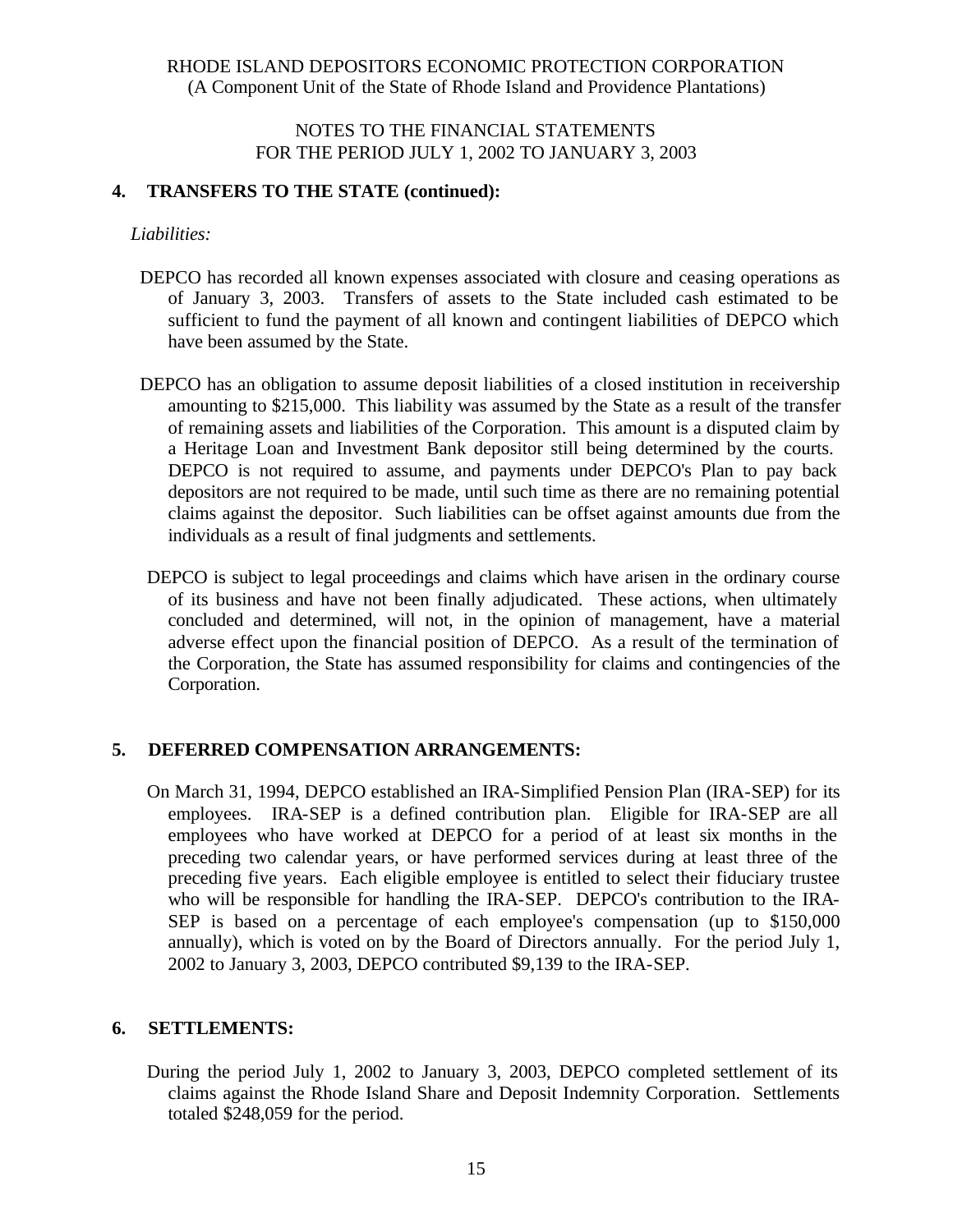## NOTES TO THE FINANCIAL STATEMENTS FOR THE PERIOD JULY 1, 2002 TO JANUARY 3, 2003

## **7. DEFEASANCE OF DEBT:**

At January 3, 2003, \$350,435,000 of special obligation bonds remain outstanding but are considered defeased and/or refunded through deposit of U.S. Government and Government Agency securities in irrevocable trusts to provide for all future debt service payments on the bonds.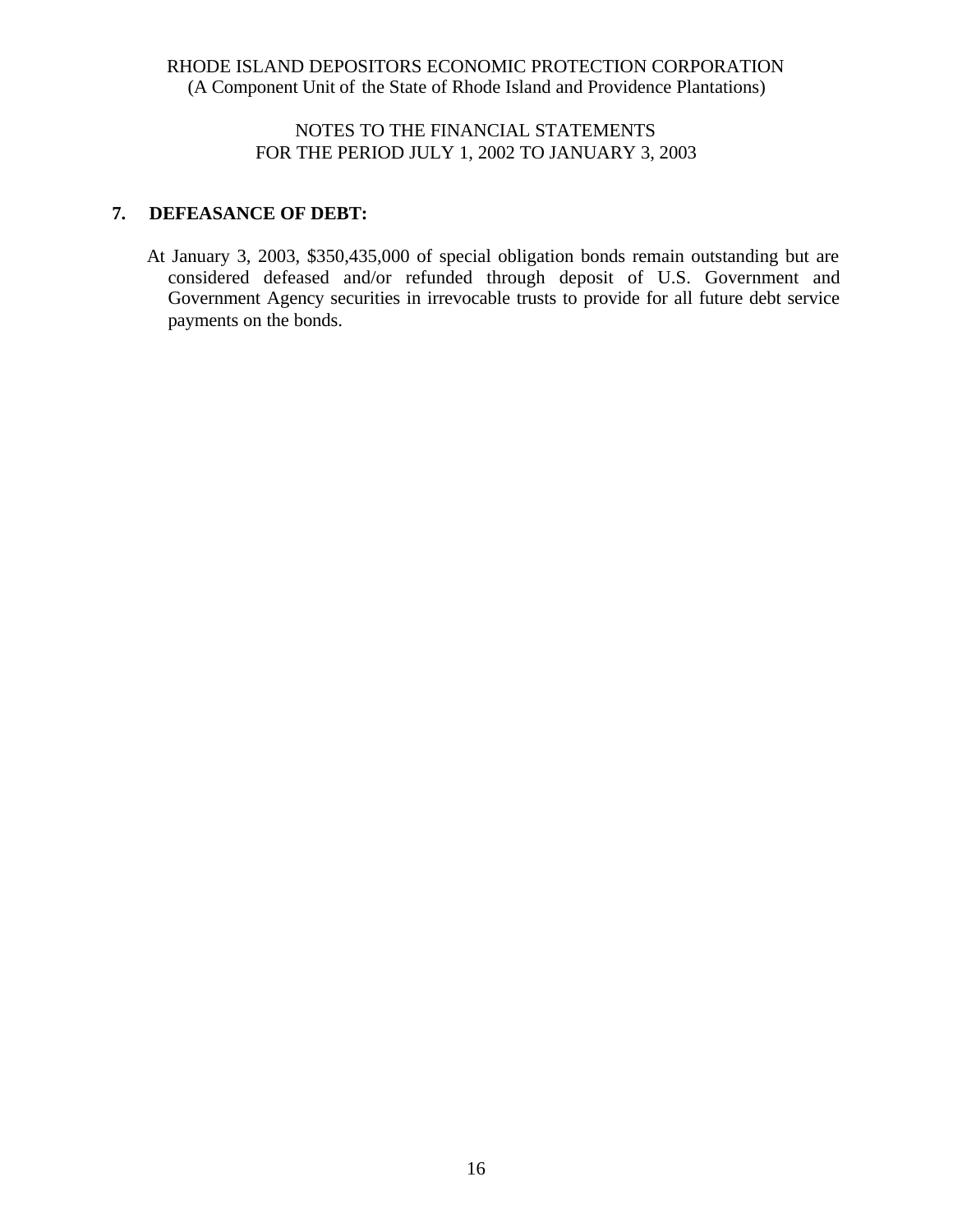# SUPPLEMENTARY SCHEDULE OF TRAVEL AND ENTERTAINMENT EXPENSES

# FOR THE PERIOD JULY 1, 2002 TO JANUARY 3, 2003

| Payee                                     | Date       | <b>Amount</b> | <b>Purpose</b>                                                                                                                                                                                                                                          |
|-------------------------------------------|------------|---------------|---------------------------------------------------------------------------------------------------------------------------------------------------------------------------------------------------------------------------------------------------------|
| John F. McJennett, III                    | 12/23/2002 | \$1,039       | Reimbursement for expenses related to the<br>"Thank You and Farewell" dinner held for<br>22 DEPCO Directors, senior advisors and<br>officers on December 11, 2002. Expenses<br>included caterer and other miscellaneous<br>costs related to the dinner. |
| All other individual items                |            |               |                                                                                                                                                                                                                                                         |
| less than \$200                           |            | \$158         |                                                                                                                                                                                                                                                         |
| Total travel and<br>entertainment expense |            |               |                                                                                                                                                                                                                                                         |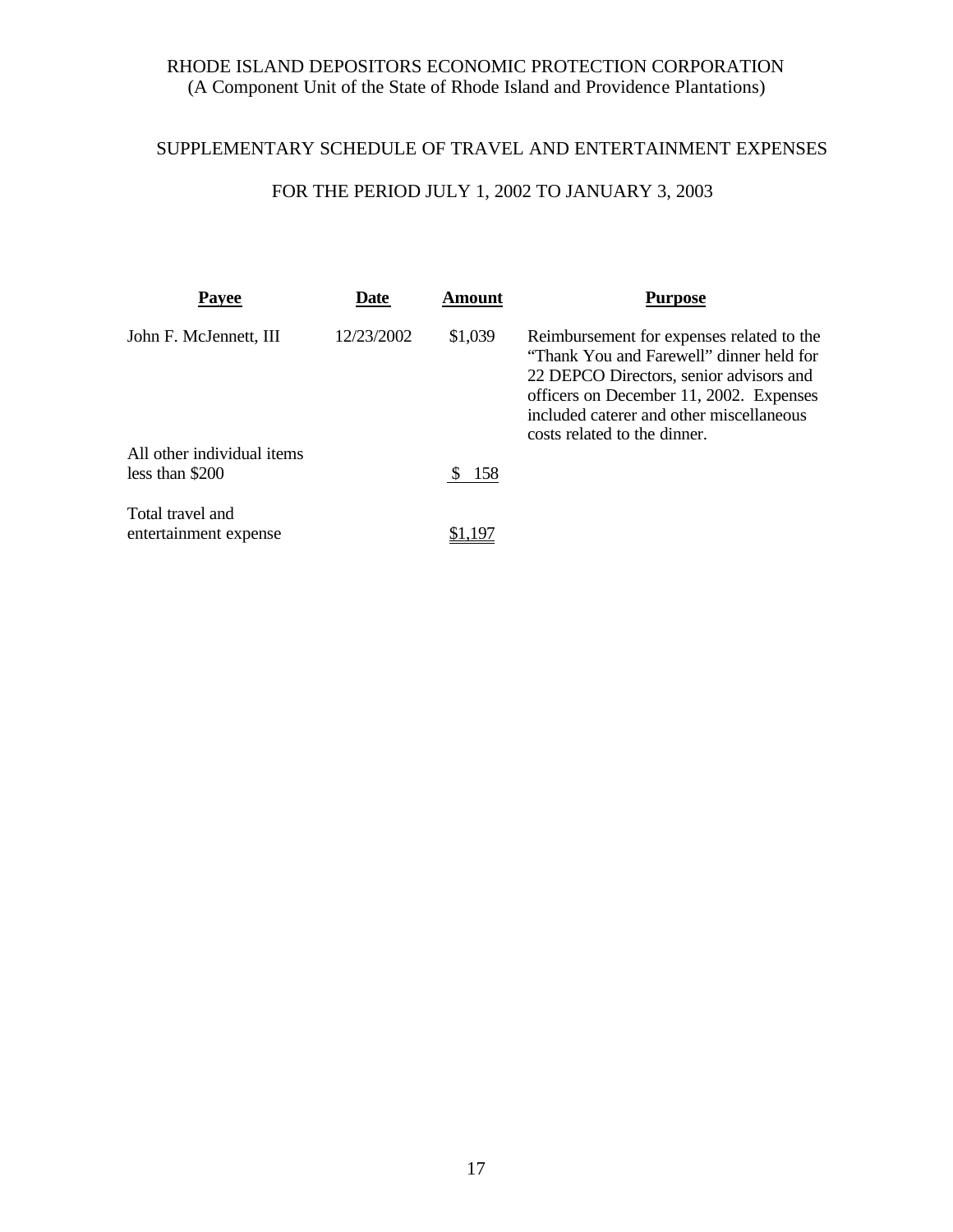

### **INDEPENDENT AUDITOR'S REPORT ON COMPLIANCE AND ON INTERNAL CONTROL OVER FINANCIAL REPORTING BASED ON AN AUDIT OF FINANCIAL STATEMENTS PERFORMED IN ACCORDANCE WITH** *GOVERNMENT AUDITING STANDARDS*

## JOINT COMMITTEE ON LEGISLATIVE SERVICES, GENERAL ASSEMBLY STATE OF RHODE ISLAND AND PROVIDENCE PLANTATIONS:

#### BOARD OF DIRECTORS OF THE RHODE ISLAND DEPOSITORS ECONOMIC PROTECTION CORPORATION:

We have audited the financial statements of the Rhode Island Depositors Economic Protection Corporation (DEPCO), a component unit of the State of Rhode Island, as of January 3, 2003 and for the period July 1, 2002 to January 3, 2003, and have issued our report thereon dated February 19, 2003. We conducted our audit in accordance with generally accepted auditing standards and the standards applicable to financial audits contained in *Government Auditing Standards*, issued by the Comptroller General of the United States.

#### Compliance

As part of obtaining reasonable assurance about whether DEPCO's financial statements are free of material misstatement, we performed tests of its compliance with certain provisions of laws, regulations, and contracts, noncompliance with which could have a direct and material effect on the determination of financial statement amounts. However, providing an opinion on compliance with those provisions was not an objective of our audit, and accordingly, we do not express such an opinion. The results of our tests disclosed no instances of noncompliance that are required to be reported under *Government Auditing Standards.*

#### Internal Control Over Financial Reporting

In planning and performing our audit, we considered DEPCO's internal control over financial reporting in order to determine our auditing procedures for the purpose of expressing our opinion on the financial statements and not to provide assurance on the internal control over financial reporting. However, we noted a matter involving the internal control over financial reporting and its operation that we consider to be a reportable condition. Reportable conditions involve matters coming to our attention relating to significant deficiencies in the design or operation of the internal control over financial reporting that, in our judgment, could adversely affect DEPCO's ability to record, process, summarize, and report financial data consistent with the assertions of management in the financial statements.